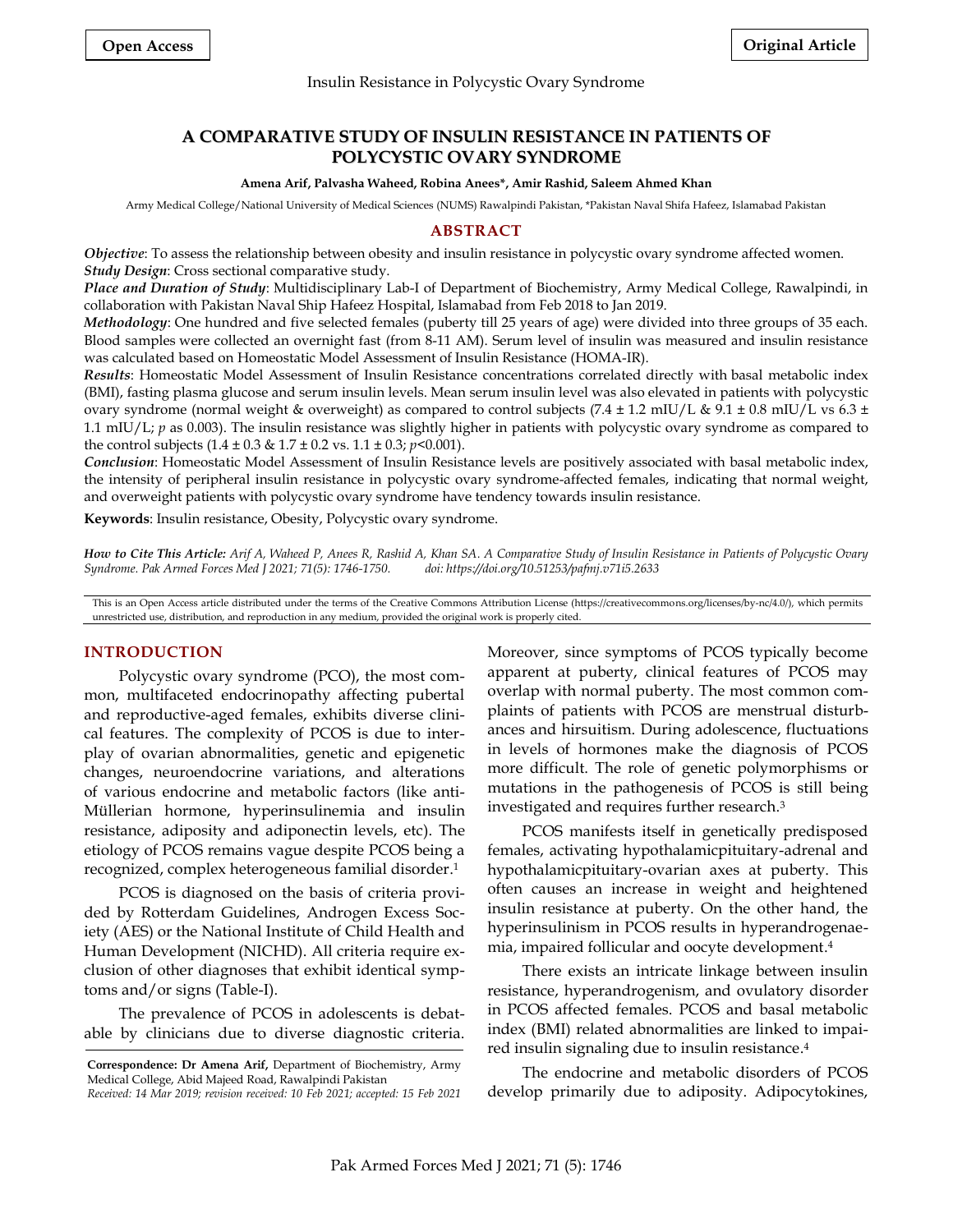adipocytederived peptide hormones secreted by adipose tissue, exert pro-inflammatory and anti-inflammatory effects on human body. 5

Abdominal obesity affects the level of these adipocytokines, like adiponectin and resistin. Low levels of adiponectin, seen in obesity and PCOS, correlate adversely both with insulin resistance (IR) and free androgen levels. 3

IR is associated with conditions like obesity, Type 2 Diabetes Mellitus (T2DM) and cardiovascular disease. Depending upon the severity of the condition, patients of PCOS are sus-ceptible to developing metabolic syndrome (hypergly-caemia, hypertension and dyslipidaemia), even during adolescence. 3

Impairment of the action of insulin hormone in adipose tissue, mainly due to intra-abdominal fat depots is known as insulin resistance (IR), with diminished ability of tissues to respond to insulin (adipose tissue is insulin-responsive/sensitive). IR in PCOS appears to be dependent on obesity as coexisting obesity aggravates IR in PCOS. IR results in compensatory hyperinsulinemia, augmenting the hyperandrogenemia. Excessive insulin secretion inhibits hepatic synthesis of sex hormone binding globulin (SHBG), increasing testosterone bioavailability further aggravating hyperandrogenemia. 6

Simultaneously, the compensatory hyperinsulinaemia seems to be the main metabolic anomaly in PCOS. In PCOS, hyperinsulinaemia increases the occurrence of metabolic syndrome in women leading to development of diabetes mellitus type 2 (T2DM), cardiovascular disease (CVD) and non-alcoholic fatty liver disease (NAFLD). <sup>7</sup> The study was performed to assess the relationship between obesity and insulin resistance in polycystic ovary syndrome affected women.

# **METHODOLOGY**

It was a cross sectional comparative study. The study was done at the Multidisciplinary Lab-I of department of Biochemistry & Molecular Biology, Army Medical College, Rawalpindi, in collaboration with Pakistan Naval Ship Hafeez Hospital, Islamabad, from February 2018 to January 2019. The sampling technique applied was non probability purposive sampling. For assessment of biochemical parameters, 105 (calculated according to WHO calculator) patients (n=105) were selected. The selected females were divided into three groups: group-I: normal weight healthy females PCOS; controls (n=35; BMI 18.5-24.9 kg/m<sup>2</sup> ), Group-II: normal weight females with PCOS (n=35; BMI 18.524.9 kg/m<sup>2</sup> ), group-III: over-weight females with PCOS (n=35 BMI 25-29.9 kg/m<sup>2</sup> ).

The age and BMI were matched in all the groups. The mean age (puberty till 25 years of age) was similar in all the groups. The control subjects had a regular menstrual cycle, were not receiving any medication or hormonal therapy and were not suffering from any acute or chronic disease.

**Inclusion Criteria:** Diagnosed females with PCOS (diagnosed on basis of Rotterdam criteria) were included in the study.

**Exclusion Criteria:** All cases of hyperandrogenism due to thyroid dysfunction, congenital adrenal hyperplasia, hyperprolactinaemia, androgen-secreting tumours and Cushing's syndrome were excluded from the study.

A specifically-designed questionnaire including demographic information, chief complaints, history of menstrual cycles, duration of the disorder, family history of disease, presence of hirsutism, acne and alopecia was filled for each patient at the time of enrolment of the subject into the study.

Sampling was done by convenient non-probability purposive sampling. After informed written consent, 10ml of fasting venous blood sample (overnight fast of 8-10 hours) was collected by means of 10 ml sterilized syringes. The sample blood was stored at-20oC in EDTA vacutainers (containing EDTA as anticoagulant) after proper marking with name and identification numbers given to the subjects.

Anthropometric variables for calculation of BMI were determined in all the subjects. Samples were used for the measurement of serum total testosterone, Luteinizing Hormone (LH), Follicle Stimulating Hormone (FSH), estradiol, and fasting glucose levels by commercially available kits based on principle of ELISA. Serum insulin was measured using radioimmunoassay techniques. HOMA-IR index was calculated by using corresponding fasting blood glucose levels. Homeostatic Model Assessment of Insulin Resistance (HOMA-IR) was used to calculate insulin resistance (IR).

HOMA-IR index was calculated by standard formula: HOMA-IR = fasting concentration of insulin  $(\mu U/L)$ -fasting concentration of glucose(nmol/L) 22.5.<sup>8</sup>

The data were entered and statistically analyzed using SPSS-22. Descriptive statistics like mean and standard deviation were calculated for quantitative variables. The mean and standard deviation of serum LH, FSH, total testosterone and estradiol as well as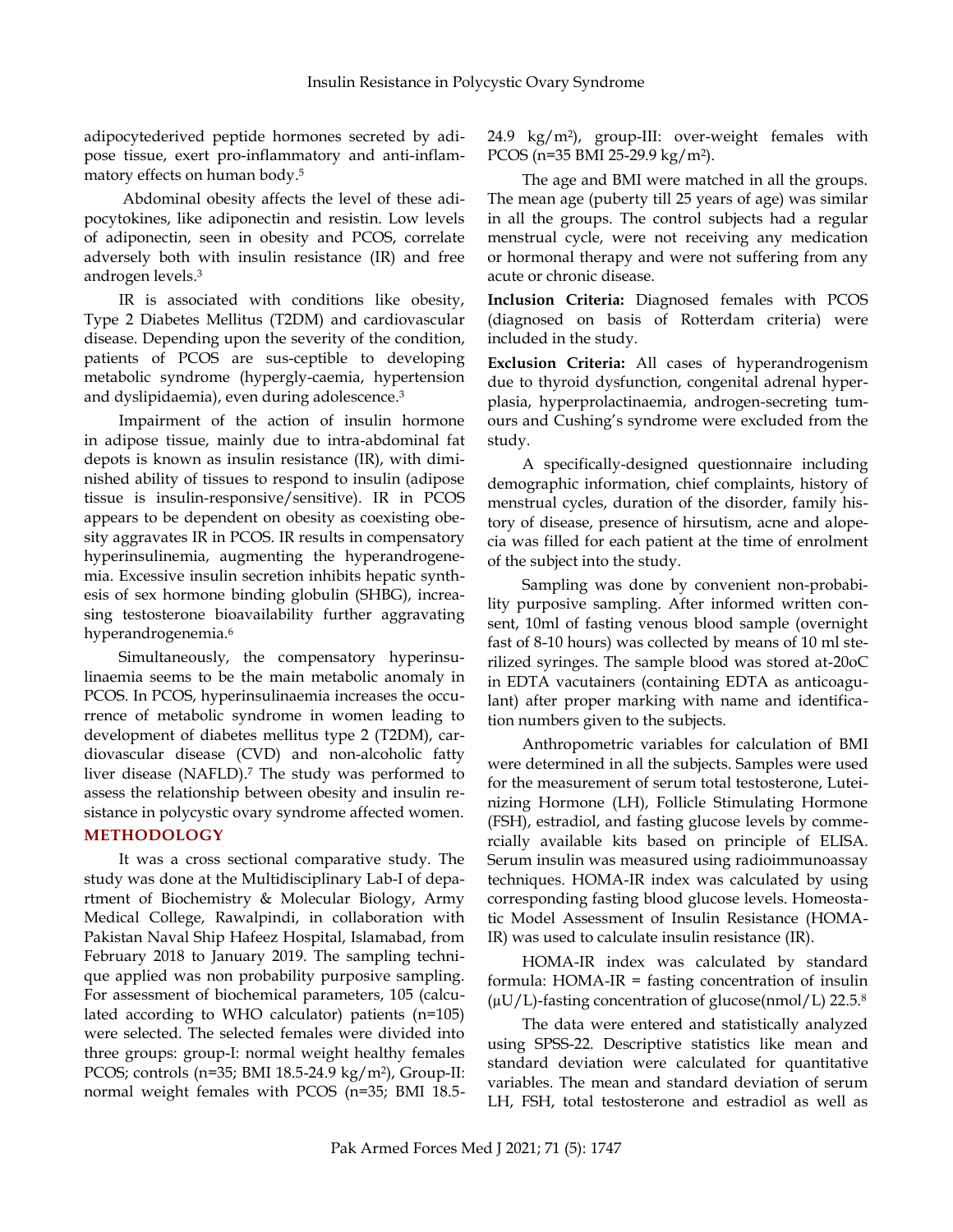fasting blood glucose were calculated. The statistical significance of difference among the groups was determined by applying one way ANOVA. This was followed by applying Post Hock Tuckey's Test on the data. The *p*-value of ≤0.05 was considered to be statistically significant. For insulin resistance, HOMA-IR value of <1.0 showed insulin-sensitive which was considered optimal and HOMA-IR value of above 1.9 indicated early insulin resistance.<sup>9</sup>

## **RESULTS**

Total number of individuals included in this study was 105 females (n=105), Mean age  $17.23 \pm 3.9$ years ranging from age of puberty till 25 years. They were divided into three groups of 35 females each. [HOMA-](https://www.sciencedirect.com/topics/medicine-and-dentistry/homeostatic-model-assessment)IR concentrations correlated directly with basal metabolic index, fasting plasma glucose and serum insulin levels. Mean serum insulin level was also elevated in patients with PCOS (normal weight & overweight) as compared to control subjects  $(7.4 \pm 1.2)$ & 9.1 ± 0.8 VS. 6.3 ± 1.1 mIU/L; *p* as 0.003). The insulin resistance was slightly higher in patients with PCOS as compared to the control subjects  $(1.4 \pm 0.3 \& 1.7 \pm 0.2)$ VS. 1.1 ± 0.3; *p*<0.001) shown in Table-II.

## **DISCUSSION**

Polycystic ovary syndrome (PCOS) is the most frequently encountered, multifaceted endocrinopathy in reproductive-aged females, manifesting as menstrual irregularities, hyperandrogenism and polycystic ovaries. Being a multifactorial disease, individual susceptibility to PCOS is determined by genetic and environmental risk factors. 10

PCOS is a highly prevalent disorder effecting reproductive-aged women worldwide, with a prevalence of 6.5-8% in most parts of the world, using the NIH Criterion<sup>11</sup>. Although the etiopathogenesis of PCOS is still to be fully established, it is believed that hyperandrogenism, central obesity, and insulin resistance interplay to cause this syndrome. Adipose tissue dysfunction and chronic low-grade inflammation may be involved in the development of metabolic and reproductive dysfunctions of PCOS. 10

The present study shows correlation of BMI and PCOS. It has been established that PCOS is associated with obesity and IR. Our study demonstrated BMI of normal weight PCOS affected females as slightly more as compared to normal weight controls. Prevalence of PCOS in normal weight females is shown in study by

| Table-I: PCOS diagnostic criteria 2. |                                      |                                  |  |  |
|--------------------------------------|--------------------------------------|----------------------------------|--|--|
| NIH Consensus 1990 (all required)    | Rotterdam Consensus 2003 (two out of | AEPCOS definition 2006 (androgen |  |  |
|                                      | three required)                      | excess and one other criterion)  |  |  |
| Clinical and/or                      | Clinical and/or                      | Clinical and/or                  |  |  |
| Biochemical                          | Biochemical                          | Biochemical                      |  |  |
| Hyperandrogenism                     | Hyperandrogenism                     | Hyperandrogenism                 |  |  |
| Ologo/amenorrhea, anovulation        | Ologo/amenorrhea, anovulation        | Ologo/amenorrhea, anovulation    |  |  |
|                                      | Polycystic Ovaries appearance on     | Polycystic Ovaries appearance on |  |  |
|                                      | ultrasound                           | ultrasound                       |  |  |

*Exclusion of other androgen excess disorders: NC-CAH, Cushing's syndrome, androgen secreting tumors, hyperprolactinemia, thyroid diseases , druginduced androgen excess. Other causes for anovulation should also been excluded*

| <b>Parameters</b>                                | Group-I<br>(Controls)<br>Mean <sup>±</sup> SD | <b>Group II</b><br>(Normal<br>weight PCOS)<br>$Mean \pm SD$ | Group III<br>(Over-weight)<br>PCOS)<br>$Mean \pm SD$ | $p$ -value | Comparison of <i>p</i> -values of three groups |                  |                      |
|--------------------------------------------------|-----------------------------------------------|-------------------------------------------------------------|------------------------------------------------------|------------|------------------------------------------------|------------------|----------------------|
|                                                  |                                               |                                                             |                                                      |            | Group I-vs-                                    |                  | Group II -<br>$VS -$ |
|                                                  |                                               |                                                             |                                                      |            | Group II                                       | <b>Group III</b> | <b>Group III</b>     |
| Age (years)                                      | $17.0 \pm 3.8$                                | $17.0 \pm 3.9$                                              | $16.8 \pm 3.3$                                       | 0.952      | 1.000                                          | 0.096            | 0.096                |
| BMI (kg/m <sup>2</sup> )                         | $23.2 \pm 1.6$                                | $23.9 \pm 7.14$                                             | $28.1 \pm 1.3$                                       | 0.001      | < 0.001                                        | 0.038            | < 0.001              |
| Leutinizing Hormone<br>(mIU/L)                   | $6.4 \pm 1.7$                                 | $8.0 \pm 1.4$                                               | $9.14 \pm 1.1$                                       | 0.001      | < 0.001                                        | < 0.001          | 0.004                |
| <b>Follicle Stimulating</b><br>Hormone $(mIU/L)$ | $5.4 \pm 1.6$                                 | $5.7 \pm 1.1$                                               | $6.0 \pm 0.8$                                        | 0.166      | 0.595                                          | 0.140            | 0.617                |
| Estradiol $(pmol/L)$                             | $238.9 \pm 80.8$                              | $258.9 \pm 68.4$                                            | $226.6 \pm 60.9$                                     | 0.238      | 0.574                                          | 0.234            | 0.792                |
| Testosterone<br>(mmol/L))                        | $0.5 \pm 0.1$                                 | $0.7 \pm 0.1$                                               | $0.9 \pm 0.2$                                        | 0.003      | < 0.001                                        | < 0.001          | < 0.001              |
| <b>Fasting Blood Glucose</b><br>(mmol/L)         | $4.01 \pm 0.3$                                | $4.2 \pm 0.3$                                               | $4.2 \pm 0.3$                                        | 0.002      | 0.030                                          | 0.004            | 0.753                |
| Insulin $(mIU/L)$                                | $6.3 \pm 1.1$                                 | $7.4 \pm 1.2$                                               | $9.1 \pm 0.8$                                        | 0.003      | < 0.001                                        | < 0.001          | < 0.001              |
| <b>HOMA-IR</b>                                   | $1.1 \pm 0.3$                                 | $1.4 \pm 0.3$                                               | $1.7 \pm 0.2$                                        | 0.001      | 0.003                                          | < 0.001          | < 0.001              |

**Table-II: ccomparison of mean values of biochemical parameters.**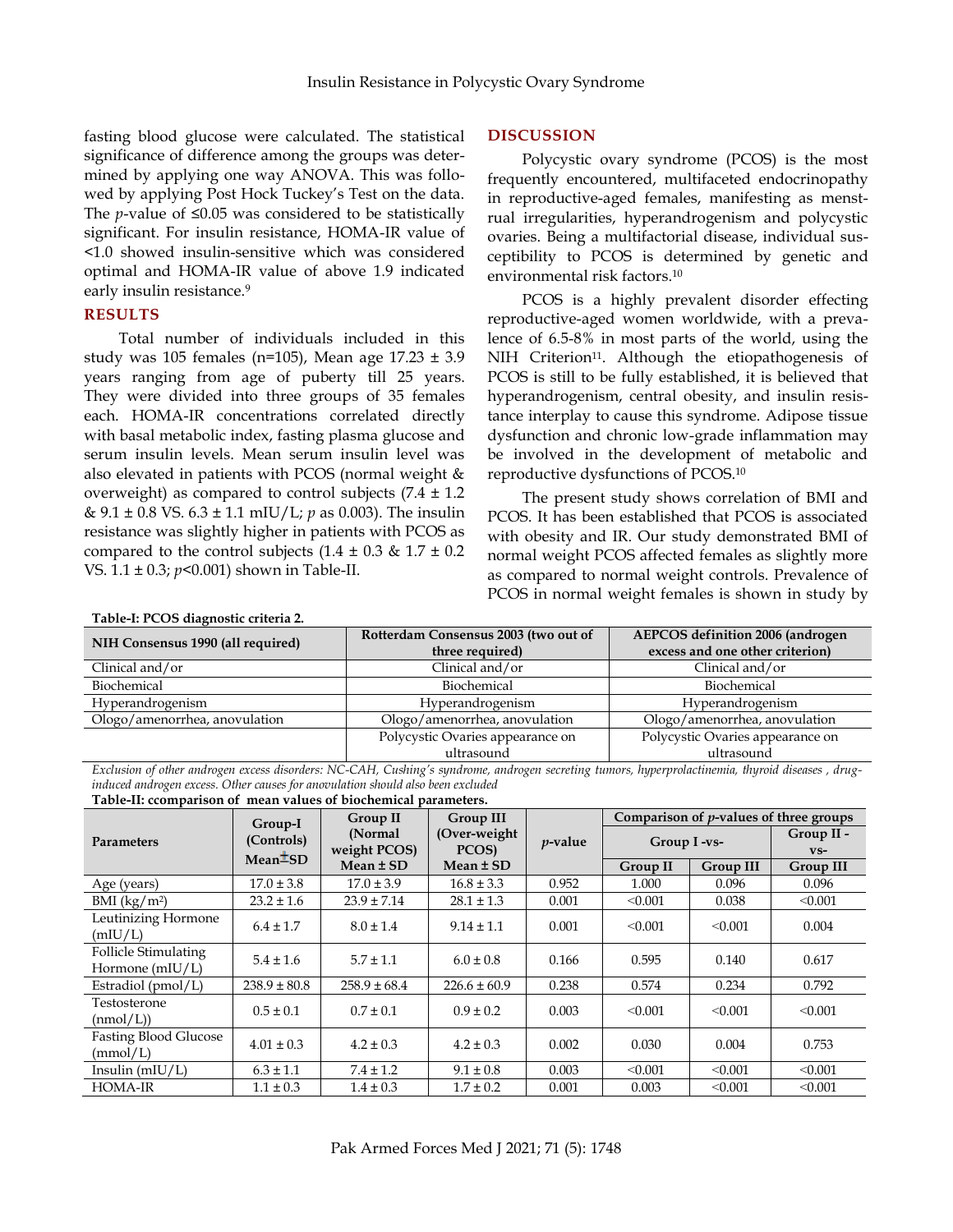Olszanecka-Glinianowicz *et al*. <sup>12</sup> This is also supported in a study by Barber *et al,* <sup>13</sup> showing the association between PCOS and obesity, as evident from epidemiological studies revealing the majority of women (38- 88%) with PCOS to be either overweight or obese. Our findings are supported by Orio *et al,* <sup>14</sup> who showed that there is greater occurrence of PCOS in overweight and obese women as compared to the general female population, with obesity in PCOS being influenced by various factors.

The results of our study are in concordance with study of Alfaqih *et al,* <sup>15</sup> who documented weight gain and central obesity as features and etiological agents of PCOS.

In this study, serum levels of fasting blood glucose and insulin were raised in normal weight and over-weight PCOS affected females as compared to normal weight healthy controls. This is documented in study by Toprak *et al*. 16

Polycystic ovary syndrome frequently is associated with IR with compensatory hyperinsulinemia and obesity. In this study, fasting blood glucose levels were higher in PCOS patients (normal weight and over-weight) as compared to healthy controls. In a study by Ortiz *et al*, <sup>17</sup> fasting blood glucose levels were impaired in PCOS patients.

Insulin resistance is considered to play a major role in the etiology of PCOS. These results indicate that a significant degree of insulin resistance exists in normal weight patients with PCOS.

In the present study, fasting hyperinsulinemia with relatively higher HOMA-IR values was seen in over-weight females with PCOS as compared with the normal weight cases of PCOS and control groups. A study by Delitala *et al*, <sup>18</sup> IR is witnessed in about 50– 80% of women with PCOS with early onset of diabetes.

In the present study, tendency to IR was documented in normal weight PCOS affected females with relatively higher HOMA-IR values as compared to normal weight healthy controls. These women may have adipose insulin resistance (adipose-IR), as labelled by Dumesic *et al*. 19

Thus, measures to decrease insulin resistance may have to be considered earlier to decrease the potential risks of developing diabetes mellitus and coronary artery disease at later ages of life in these patients.

In this study, there was an increase in fasting blood glucose, serum insulin and HOMA-IR levels in PCOS patients (normal weight and over-weight) as

compared to healthy individuals, indicating positive association between HOMA-IR levels and BMI. Thus, patients with PCOS have tendency towards insulin resistance.

### **ACKNOWLEDGEMENTS**

This research was funded by National University of Medical Sciences, Rawalpindi. We are indebted to Surgeon Robina Anees and her team at PNS Hafeez, Islamabad, for her cooperation and support in this study for data collection.

# **CONCLUSION**

Obesity and insulin resistance are part of vicious cycle important factor in etiology/pathogenesis of PCOS. Further evaluation with larger sample size is needed to fully validate the relationship of BMI and insulin resistance in the development of morbidity associated with PCOS.

#### **Conflict of Interest:** None.

#### **Authors' Contribution**

AA: Corresponding author, PW: Critical analysis, RA: Facilitation of data collection, AR: Critical analysis, SAK: Critical analysis.

### **REFERENCES**

- 1. Ibanez L, Oberfield SE, Witchel S, Auchus RJ, Chang RJ, Codner E, et al. An international consortium update: pathophysiology, diagnosis, and treatment of polycystic ovarian syndrome in adolescence. Horm Res Paediatr 2017; 88(6): 371-395.
- 2. Spritzer PM. Polycystic ovary syndrome: reviewing diagnosis and management of metabolic disturbances. Arq Bras Endocrinol Metabol 2014; 58(2): 182-187.
- 3. Cırık DA, Dilbaz B. What do we know about metabolic syndrome in adolescents with PCOS?. J Turk Ger Gynecol Assoc 2014; 15(1): 49–55.
- 4. Dehghan R, Saidijam M, Mehdizade M, Shabab N, Yavangi M, Artimani T. Evidence for decreased expression of APPL1 associated with reduced insulin and adiponectin receptors expression in PCOS patients. J Clin Endocrinol Metab 2014; 99(6): E1015- E1021.
- 5. Ohashi K, Shibata R, Murohara T, Ouchi N. Role of antiinflammatory adipokines in obesity-related diseases. Trends Endocrinol Metab. 2014; 25(7): 348-355.
- 6. Anderson AD, Solorzano CM, McCartney CR. Childhood obesity and its impact on the development of adolescent PCOS. Semin Reprod Med 2014; 32(3): 202-213.
- 7. Baranova A, Tran TP, Afendy A, Wang L, Shamsaddini A, Mehta R, et al. Molecular signature of adipose tissue in patients with both non-alcoholic fatty liver disease (NAFLD) and polycystic ovarian syndrome (PCOS). J Transl Med 2013; 11(2): 133-136.
- 8. Sirota I, Stein DE, Vega M, Keltz MD. Insulin Resistance and βcell Function Calculated by Homeostasis Model Assessment in Lean, Overweight, and Obese Women with Polycystic Ovary Syndrome. J Reprod Med 2016; 61(1-2): 3-10.
- 9. HOMA IR-Insulin Resistance Calculator-The Blood Code. The Blood Code. 2019, [Internet] Available from: https:// www.thebloodcode.com/homair-calculator/[Accessed February 3, 2019].
- 10. Spritzer PM, Lecke SB, Satler F, Morsch DM. Adipose tissue dysfunction, adipokines, and low-grade chronic inflammation in polycystic ovary syndrome. Reprod 2015; 149(5): R219-R227.